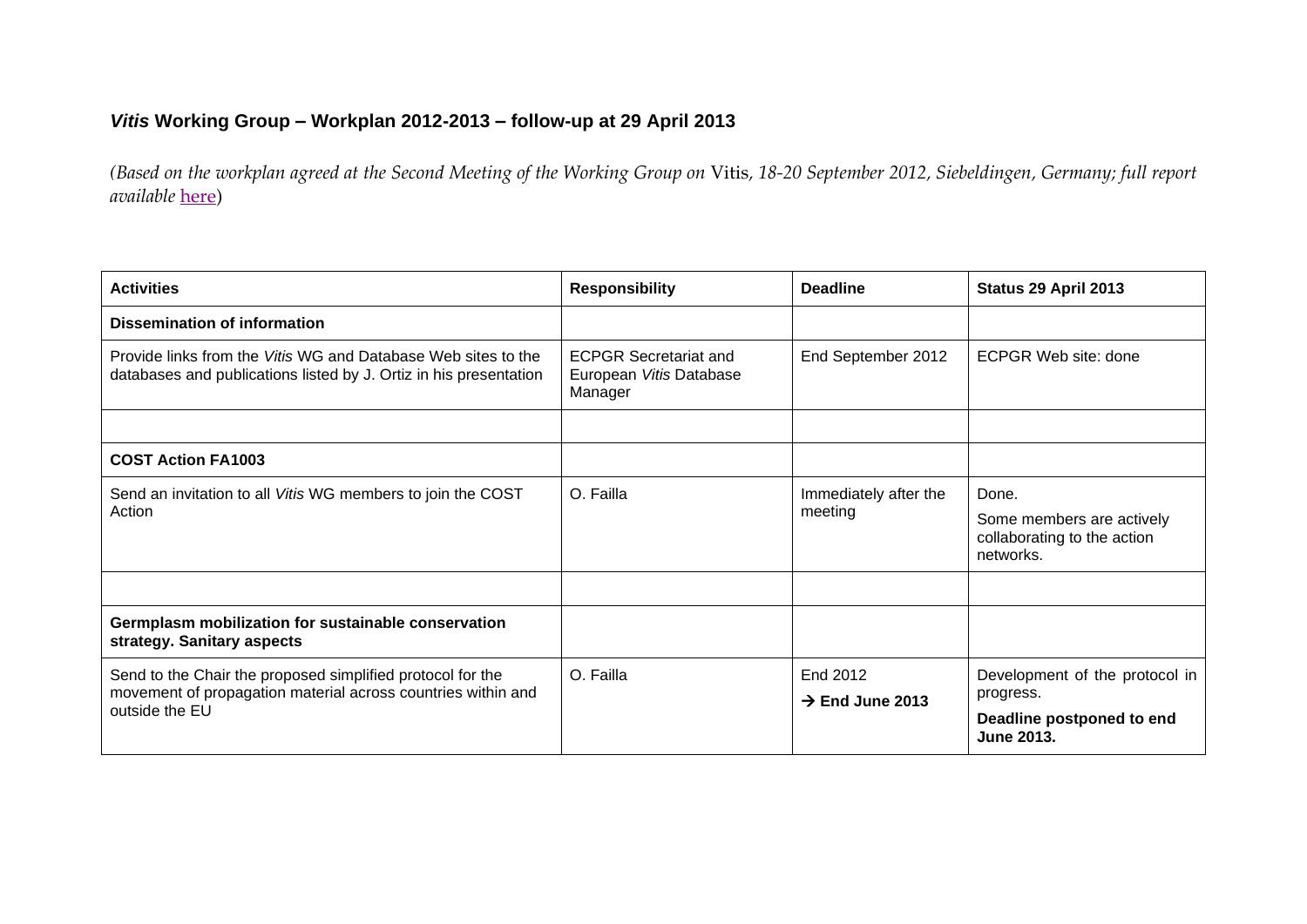| <b>Activities</b>                                                                                                                                                                                                                                                                 | <b>Responsibility</b> | <b>Deadline</b>                                                                                                                   | Status 29 April 2013                                                                                                                    |
|-----------------------------------------------------------------------------------------------------------------------------------------------------------------------------------------------------------------------------------------------------------------------------------|-----------------------|-----------------------------------------------------------------------------------------------------------------------------------|-----------------------------------------------------------------------------------------------------------------------------------------|
| Circulate the document received from O. Failla within the WG,<br>compile the comments received within two weeks and inform<br>O. Failla about the WG's opinion on the protocol                                                                                                    | Chair                 | Upon reception of the<br>proposed protocol<br>from O. Failla                                                                      |                                                                                                                                         |
|                                                                                                                                                                                                                                                                                   |                       |                                                                                                                                   |                                                                                                                                         |
| Selection of accessions to be included in the European<br><b>Collection (AEGIS)</b>                                                                                                                                                                                               |                       |                                                                                                                                   |                                                                                                                                         |
| Send to the Chair and DB Manager the list of accessions<br>proposed for inclusion into AEGIS, together with information on<br>country of origin, accession name, accession number, berry<br>colour, VIVC variety number and common use                                            | All WG members        | 30 November 2012                                                                                                                  | Done by representatives from<br>Albania, Croatia, Czech<br>Republic, France, Georgia,<br>Germany, Italy, Serbia, Spain,<br>Hungary      |
| Send passport data of the proposed accessions to their<br>respective National Inventory Focal Point for inclusion into<br><b>EURISCO</b>                                                                                                                                          | All WG members        | 30 November 2012                                                                                                                  | Albania, Germany (information<br>is collected at the moment)                                                                            |
| Send the lists of accessions proposed for inclusion into AEGIS<br>that are conserved by an AEGIS Associate Member institute to<br>their respective National Coordinator for approval and<br>immediate flagging as "part of AEGIS" in the appropriate<br><b>EURISCO</b> descriptor | All WG members        | 30 November 2012, or<br>upon signing of the<br>Associate Membership<br>Agreement if it has not<br>yet been signed by<br>that date | Albania, Germany (information<br>is collected at the moment)                                                                            |
| Prepare a Web page in the European Vitis Database to display<br>the list of candidate accessions that have been proposed but not<br>yet entered into AEGIS                                                                                                                        | DB Manager            | January 2013                                                                                                                      | Done - all accessions<br>proposed for the European<br>Collection are to be found in<br>there (total no: 686of<br>accessions proposed:). |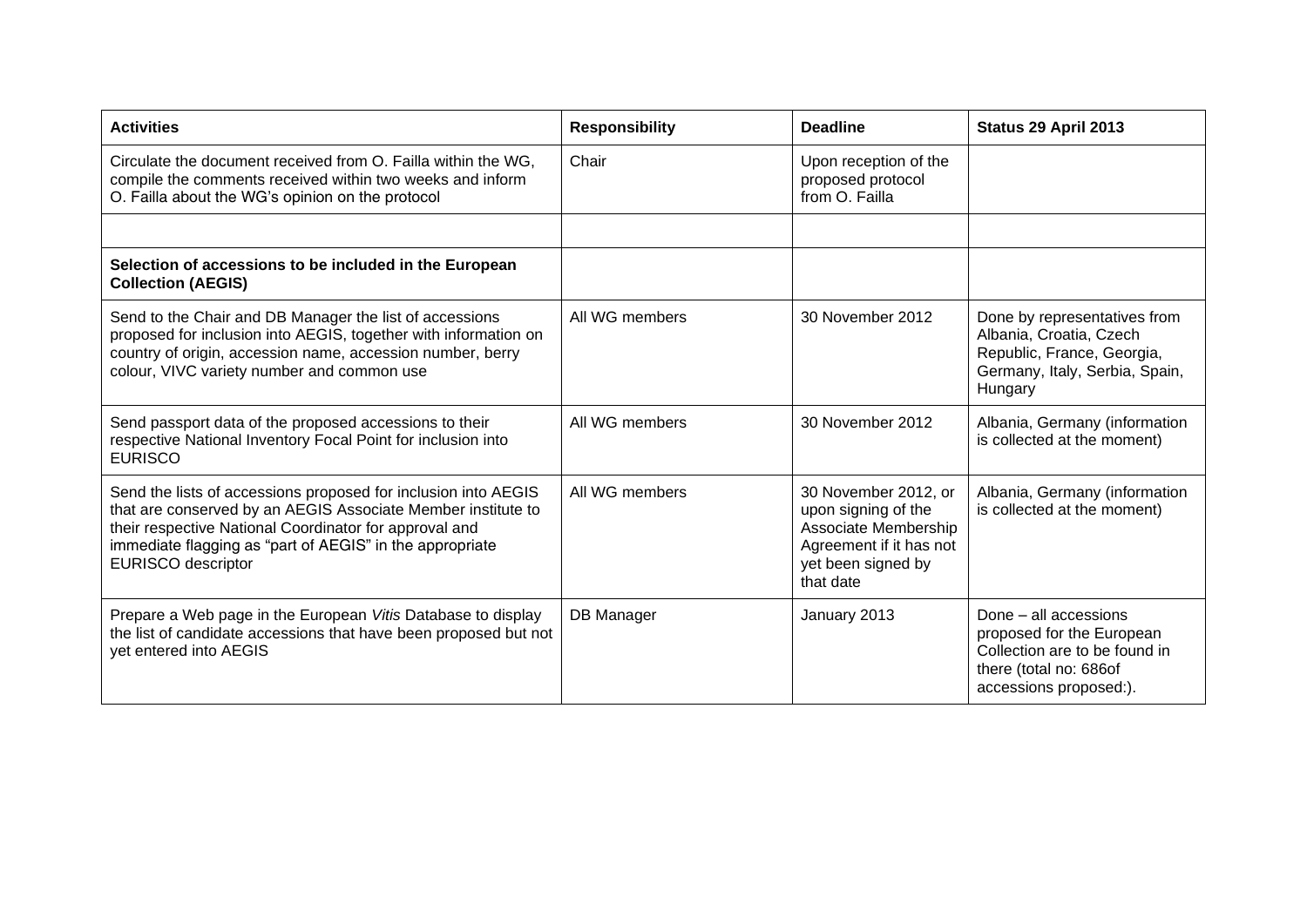| <b>Activities</b>                                                                                                                                                                                                                                                    | <b>Responsibility</b>                                                                                                                                                                                                                     | <b>Deadline</b>                                                                                    | Status 29 April 2013                                                 |
|----------------------------------------------------------------------------------------------------------------------------------------------------------------------------------------------------------------------------------------------------------------------|-------------------------------------------------------------------------------------------------------------------------------------------------------------------------------------------------------------------------------------------|----------------------------------------------------------------------------------------------------|----------------------------------------------------------------------|
| Contact the National Coordinator to sign the Associate<br>Membership Agreement (AMA)                                                                                                                                                                                 | Vitis WG members of countries<br>having signed the AEGIS MoU<br>but not the Associate<br>Membership Agreement with<br>the Vitis germplasm holding<br>institute, if appropriate.                                                           | As soon as possible                                                                                |                                                                      |
| Monitor the above-described process and accelerate inclusion<br>of additional accessions into the European Collection                                                                                                                                                | WG Chair, supported by the<br>DB Manager                                                                                                                                                                                                  | Ongoing process                                                                                    | Done for all                                                         |
|                                                                                                                                                                                                                                                                      |                                                                                                                                                                                                                                           |                                                                                                    |                                                                      |
| Proposal of standards for safety-duplication arrangements<br>of European Vitis accessions                                                                                                                                                                            |                                                                                                                                                                                                                                           |                                                                                                    |                                                                      |
| Identify whether or not duplicates of these accessions exist in<br>other countries and propose to the curators of the institutes<br>holding these duplicates to accept these accessions as formal<br>safety-duplicates                                               | Genebank curators of<br>accessions proposed for<br>inclusion in AEGIS                                                                                                                                                                     | As soon as possible<br>after designation of<br>accessions as part of<br>the European<br>Collection | Activity to start in winter 2013<br>(suggestion from DB<br>Manager). |
| Establish safety-duplicates within their country                                                                                                                                                                                                                     | <b>Curators of collections</b><br>containing Vitis accessions<br>that are not safety-duplicated                                                                                                                                           | As soon as possible                                                                                |                                                                      |
|                                                                                                                                                                                                                                                                      |                                                                                                                                                                                                                                           |                                                                                                    |                                                                      |
| <b>Additional general aspects</b>                                                                                                                                                                                                                                    |                                                                                                                                                                                                                                           |                                                                                                    |                                                                      |
| Submit to the WG Chair and the ECPGR Secretariat well<br>justified and detailed requests for funding support. Requests<br>endorsed by the WG will be prioritized for funding by the<br>ECPGR (Networks' budgets); the Secretariat will also approach<br>other donors | WG members facing a critical<br>financial situation in their<br>country/institution that would<br>put the survival of important<br>germplasm at risk, or in case<br>the implementation of AEGIS<br>provisions is seriously<br>jeopardized | On an ad hoc basis                                                                                 |                                                                      |